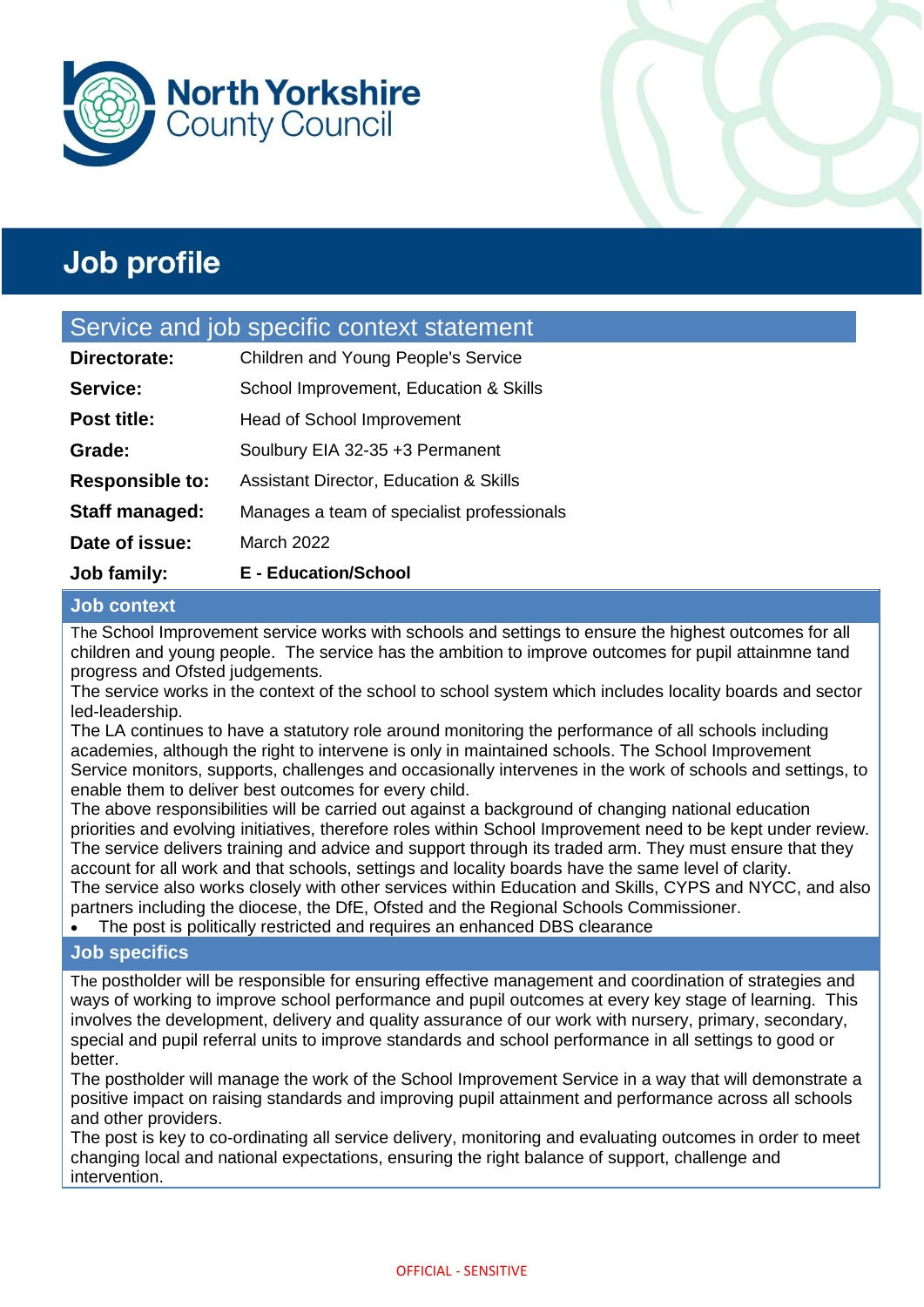

The postholder will play a key role in reviewing, developing and implementing North Yorkshire's School Improvement Strategy and contribute to the leadership, management and development of North Yorkshire's vision for children and young people ensuring high standards of all children and young people. The postholder will be a member of the Education & Skills Leadership Team (SLT) and be accountable to the Assistant Director, Education and Skills.

### **Structure**

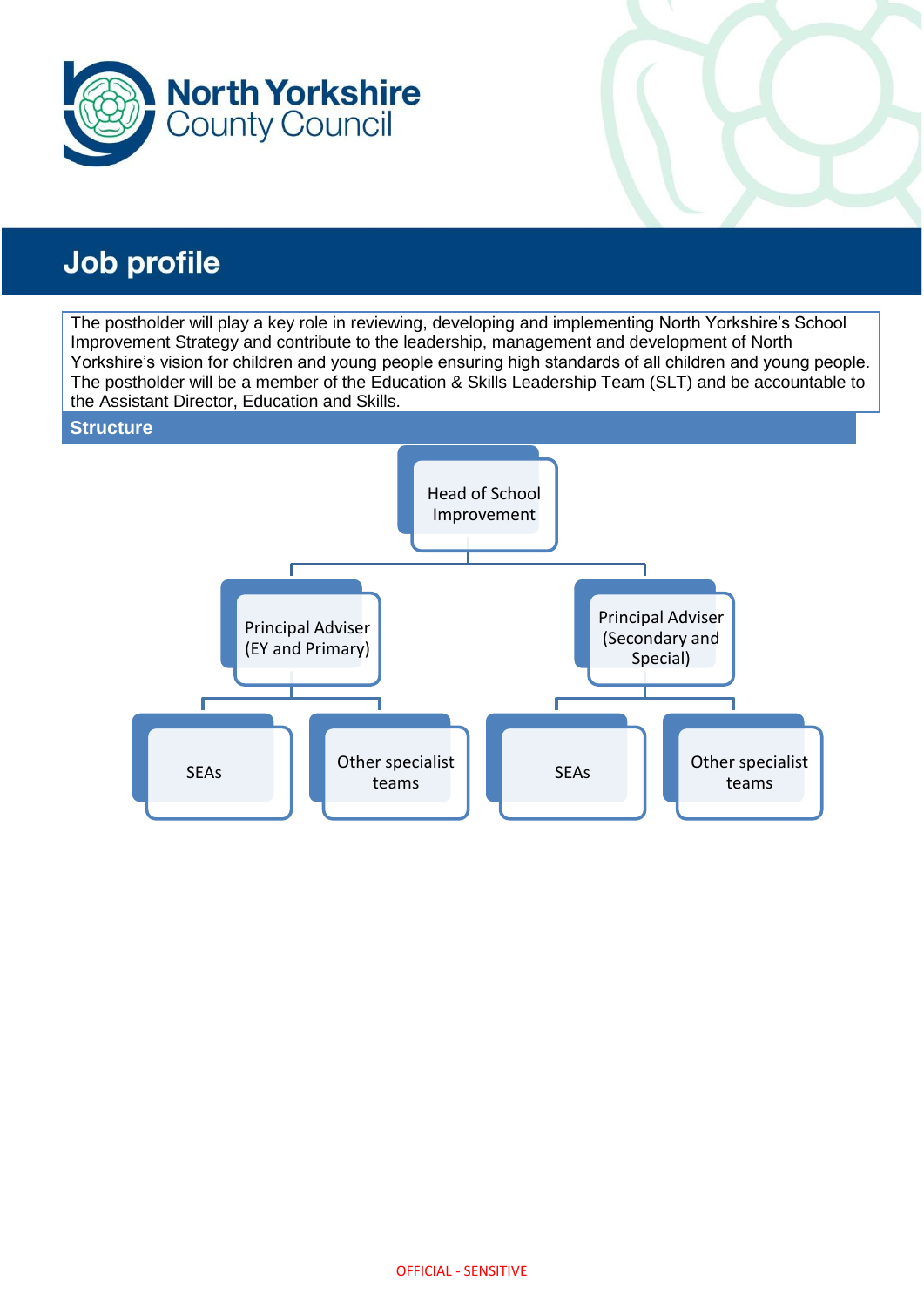

| <b>Job Description</b>           |                                                                                                                                                                                                                                                                                                                                                                                                                                                                                                                                                                                                                                                                                                                                                                                                                                                                                                                                                                                                                                                                                                                                                                                                                                                                                                                                                                                                                                                                                                                                                                                                                                                                                                                                                                                                                                                                                                                                                                                                                                                                                                                                                                                                                                                                                                                                                                                                                                                                                                                                                                                                                                                                                                                                                                                                                                                                           |
|----------------------------------|---------------------------------------------------------------------------------------------------------------------------------------------------------------------------------------------------------------------------------------------------------------------------------------------------------------------------------------------------------------------------------------------------------------------------------------------------------------------------------------------------------------------------------------------------------------------------------------------------------------------------------------------------------------------------------------------------------------------------------------------------------------------------------------------------------------------------------------------------------------------------------------------------------------------------------------------------------------------------------------------------------------------------------------------------------------------------------------------------------------------------------------------------------------------------------------------------------------------------------------------------------------------------------------------------------------------------------------------------------------------------------------------------------------------------------------------------------------------------------------------------------------------------------------------------------------------------------------------------------------------------------------------------------------------------------------------------------------------------------------------------------------------------------------------------------------------------------------------------------------------------------------------------------------------------------------------------------------------------------------------------------------------------------------------------------------------------------------------------------------------------------------------------------------------------------------------------------------------------------------------------------------------------------------------------------------------------------------------------------------------------------------------------------------------------------------------------------------------------------------------------------------------------------------------------------------------------------------------------------------------------------------------------------------------------------------------------------------------------------------------------------------------------------------------------------------------------------------------------------------------------|
| Directorate:                     | Children and Young People's Service                                                                                                                                                                                                                                                                                                                                                                                                                                                                                                                                                                                                                                                                                                                                                                                                                                                                                                                                                                                                                                                                                                                                                                                                                                                                                                                                                                                                                                                                                                                                                                                                                                                                                                                                                                                                                                                                                                                                                                                                                                                                                                                                                                                                                                                                                                                                                                                                                                                                                                                                                                                                                                                                                                                                                                                                                                       |
| Service:                         | School Improvement, Education and Skills                                                                                                                                                                                                                                                                                                                                                                                                                                                                                                                                                                                                                                                                                                                                                                                                                                                                                                                                                                                                                                                                                                                                                                                                                                                                                                                                                                                                                                                                                                                                                                                                                                                                                                                                                                                                                                                                                                                                                                                                                                                                                                                                                                                                                                                                                                                                                                                                                                                                                                                                                                                                                                                                                                                                                                                                                                  |
| <b>Responsible to:</b>           | Assistant Director, Education and Skills                                                                                                                                                                                                                                                                                                                                                                                                                                                                                                                                                                                                                                                                                                                                                                                                                                                                                                                                                                                                                                                                                                                                                                                                                                                                                                                                                                                                                                                                                                                                                                                                                                                                                                                                                                                                                                                                                                                                                                                                                                                                                                                                                                                                                                                                                                                                                                                                                                                                                                                                                                                                                                                                                                                                                                                                                                  |
| Staff managed:                   | Manage a team of specialist professionals                                                                                                                                                                                                                                                                                                                                                                                                                                                                                                                                                                                                                                                                                                                                                                                                                                                                                                                                                                                                                                                                                                                                                                                                                                                                                                                                                                                                                                                                                                                                                                                                                                                                                                                                                                                                                                                                                                                                                                                                                                                                                                                                                                                                                                                                                                                                                                                                                                                                                                                                                                                                                                                                                                                                                                                                                                 |
| <b>Job purpose</b>               | To be responsible for ensuring effective development,<br>management and co-ordination of strategies and ways of working<br>to improve school performance and pupil outcomes at every key<br>stage of learning                                                                                                                                                                                                                                                                                                                                                                                                                                                                                                                                                                                                                                                                                                                                                                                                                                                                                                                                                                                                                                                                                                                                                                                                                                                                                                                                                                                                                                                                                                                                                                                                                                                                                                                                                                                                                                                                                                                                                                                                                                                                                                                                                                                                                                                                                                                                                                                                                                                                                                                                                                                                                                                             |
| <b>Operational</b><br>management | Raise the standards of pupil attainment and improve the quality and performance<br>$\bullet$<br>of North Yorkshire schools to good or better, in line with agreed targets. Ensure<br>the service is coherent and co-ordinated, securing effective deployment of<br>resources according to priorities and linking with other divisions within Education &<br>Skills and the Children and Young People's Service, and more widely with other<br>partners, focusing on quality outcomes for all learners.<br>Lead the development and implementation of innovative approaches to the work<br>$\bullet$<br>with schools and partner agencies to ensure issues relating to standards and<br>improvement are fully incorporated into service planning and delivery<br>Draft, deliver and update relevant statutory and service plans as required and<br>$\bullet$<br>undertake monitoring, evaluation and reporting of progress<br>Provide advice, information, written and verbal reports to the Assistant Director or<br>$\bullet$<br>Corporate Director of Children's Services, press office, committees of the County<br>Council and elected Members on all aspects of standards and school<br>improvement, both formal and informal, and to other partnership forums, and be<br>responsible for producing termly reports on school standards and performance,<br>while contributing to wider aspects of the Directorate's annual reporting<br>Work with strategy and performance to ensure there is regular analysis and use of<br>$\bullet$<br>data to inform the work of the School Improvement Team.<br>Develop and implement strategies which contribute to the effectiveness of the<br>$\bullet$<br>School Improvement team including the evaluation of activities and their impact on<br>schools and children's attainment and achievement.<br>Provide strategic leadership for team development to provide a service<br>$\bullet$<br>programme, frequently reviewed, to ensure the team is an effective learning<br>community.<br>Devise and implement systems to identify and quickly improve schools causing<br>$\bullet$<br>concern, providing early intervention and support appropriate to their needs, and<br>ensure there is effective use of the local authority's statutory powers of<br>intervention.<br>Work with other officers and locality boards to ensure a consistent and effective<br>$\bullet$<br>approach to support and challenge for schools, by co-ordinating the School<br>Improvement Team's work, ensuring there is effective brokering of school to school<br>support.<br>With the Assistant Director, develop and maintain strong professional networks<br>$\bullet$<br>and partnership relationships with schools, Diocesan Authorities, Ofsted, RSC,<br>TSAs, the DfE and other relevant branches of central and regional government, |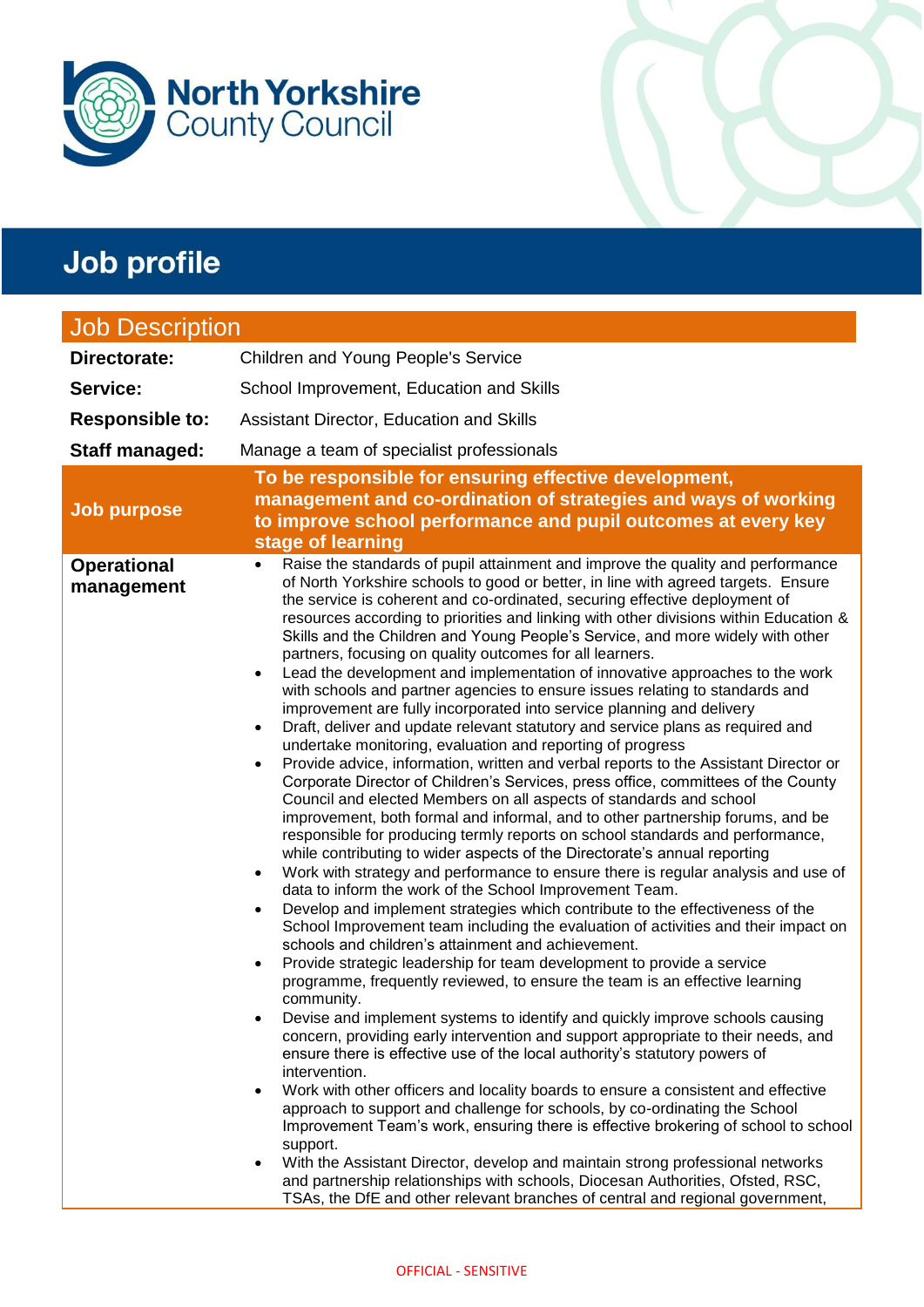

|                                   | and HEIs ensuring North Yorkshire has maximum access to potential new                                                                                                                                                                                                                                                                                             |
|-----------------------------------|-------------------------------------------------------------------------------------------------------------------------------------------------------------------------------------------------------------------------------------------------------------------------------------------------------------------------------------------------------------------|
|                                   | resources and developments.                                                                                                                                                                                                                                                                                                                                       |
|                                   | Manage the budget, in line with NYCC policies and procedures, including rigorous<br>$\bullet$<br>monitoring and applying value for money strategies where possible.                                                                                                                                                                                               |
| <b>Communications</b>             | Actively promote and support the work of the locality boards and the development<br>$\bullet$<br>of sector led school improvement                                                                                                                                                                                                                                 |
|                                   | Establish positive relationships with key partners, ensuring a climate which<br>$\bullet$<br>encourages professional dialogue and values all contributions                                                                                                                                                                                                        |
|                                   | Communicate strong leadership which motivates and inspires advisers, schools<br>$\bullet$<br>and settings and other CYPS colleagues to secure a shared vision for children and<br>young people and to achieve agreed outcomes                                                                                                                                     |
|                                   | Provide the assistant director, locality boards, schools and governing bodies with<br>$\bullet$<br>clear, unambiguous, evaluative oral and written feedback and guidance on the<br>schools/settings strengths and weaknesses within relevant, well sequenced<br>recommendations to guide further improvement. Ensure all advisers carry out<br>these expectations |
|                                   | Lead network meetings, ensuring that headteachers and school improvement<br>٠<br>colleagues are kept updated on national and regional agendas                                                                                                                                                                                                                     |
|                                   | To ensure the Assistant Director is well informed on developments and demands<br>$\bullet$<br>associated with school improvement responsibilities                                                                                                                                                                                                                 |
|                                   | Ensure confidentiality in line with CYPS and E&S policies and protocol<br>٠                                                                                                                                                                                                                                                                                       |
| Partnership /                     | Liaise with other services within CYPS and with partners to ensure strategic and<br>$\bullet$                                                                                                                                                                                                                                                                     |
| corporate working                 | co-ordinated responses to priorities<br>Represent School Improvement at NYSCP sub groups                                                                                                                                                                                                                                                                          |
|                                   | ٠<br>Actively drive the work of the locality boards<br>$\bullet$                                                                                                                                                                                                                                                                                                  |
|                                   | Foster, encourage and generate collaborative working between schools and<br>$\bullet$                                                                                                                                                                                                                                                                             |
|                                   | settings                                                                                                                                                                                                                                                                                                                                                          |
|                                   | Have a commitment to integrated working which will involve good interagency<br>$\bullet$<br>working that requires positive relationships with partner services, agencies and<br>organisations, both within CYPS and externally                                                                                                                                    |
|                                   | Contribute to the Childhood Futures programme and project work streams and<br>٠<br>lead where required                                                                                                                                                                                                                                                            |
| <b>Resource</b>                   | To lead, drive, monitor and quality assure the work of the principal advisers<br>٠                                                                                                                                                                                                                                                                                |
| management                        | Effectively manage and deploy the budget for school improvement<br>٠                                                                                                                                                                                                                                                                                              |
|                                   | To meet traded income targets as described by the Assistant Director<br>٠                                                                                                                                                                                                                                                                                         |
|                                   | Conduct performance management and reviews of principal advisers<br>$\bullet$                                                                                                                                                                                                                                                                                     |
|                                   | To ensure the school improvement team engage in the process of self-review and                                                                                                                                                                                                                                                                                    |
|                                   | performance management                                                                                                                                                                                                                                                                                                                                            |
|                                   | To lead or assist in the recruitment and indication of all staff as appropriate<br>٠<br>Quality assure the work of the school improvement service to ensure high quality<br>$\bullet$                                                                                                                                                                             |
| <b>Systems and</b><br>information | and consistency across phases and for each record                                                                                                                                                                                                                                                                                                                 |
|                                   | Develop clear systems for managing the support, challenge and intervention of<br>$\bullet$                                                                                                                                                                                                                                                                        |
|                                   | schools in line with schools causing concern guidance.                                                                                                                                                                                                                                                                                                            |
| <b>Strategic</b>                  | Secure the effective implementation of strategies and plans, providing<br>$\bullet$                                                                                                                                                                                                                                                                               |
| management                        | effective leadership and support, ensuring matters relating to standards,                                                                                                                                                                                                                                                                                         |
|                                   | performance, service development and inclusion are fully integrated into<br>the planning cycle and delivery to schools.                                                                                                                                                                                                                                           |
|                                   |                                                                                                                                                                                                                                                                                                                                                                   |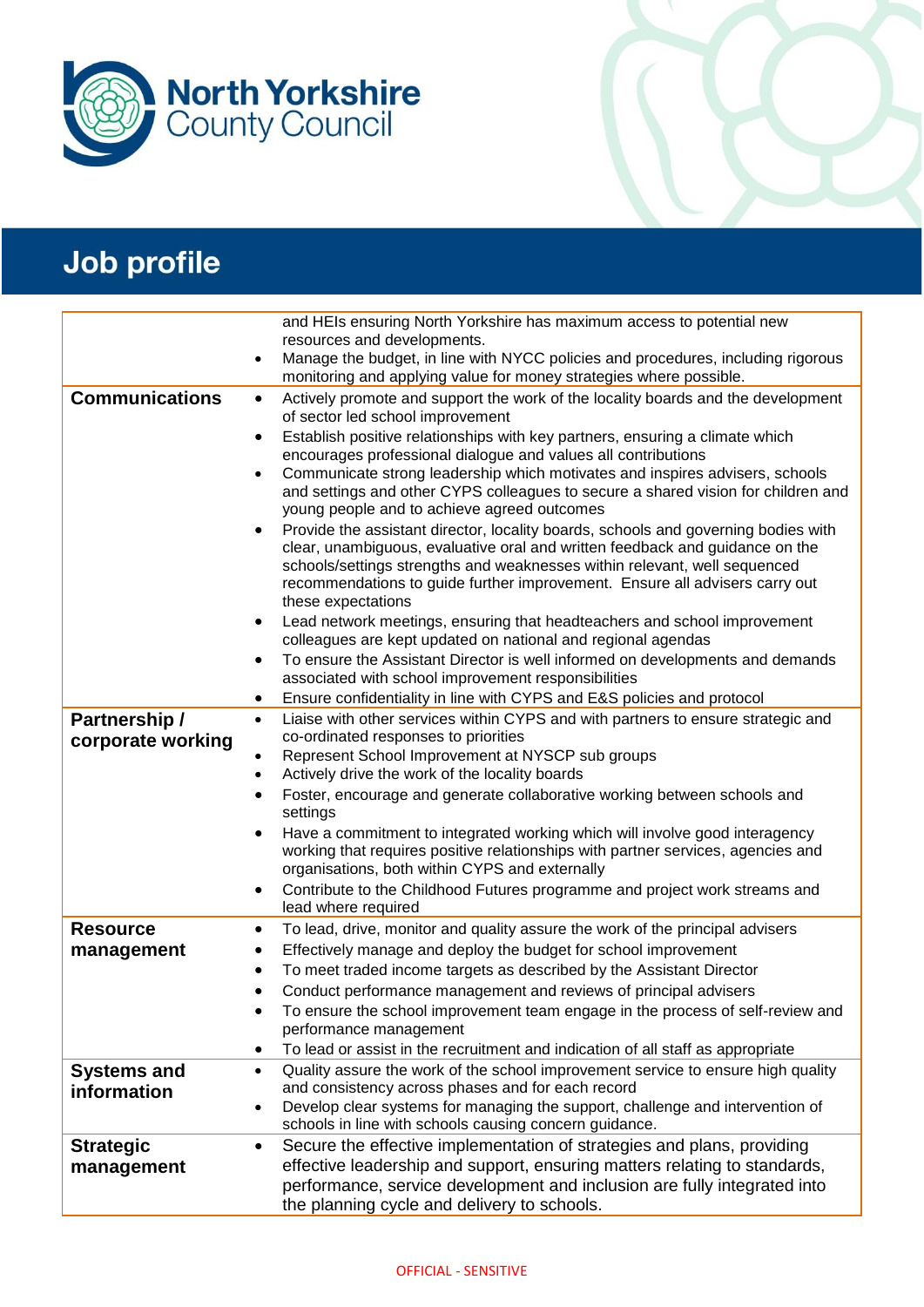

|              | $\bullet$              | Develop and implement strategies which contribute to the effectiveness of<br>the School Improvement team including the evaluation of activities and<br>their impact on schools and children's attainment and achievement.                                                                                                                                                         |
|--------------|------------------------|-----------------------------------------------------------------------------------------------------------------------------------------------------------------------------------------------------------------------------------------------------------------------------------------------------------------------------------------------------------------------------------|
| Safeguarding | $\bullet$<br>$\bullet$ | • Take a lead role in ensuring safeguarding in schools is effective and where<br>it is not, ensuring timely and effective intervention<br>Be responsible for promoting and safeguarding the welfare of children and<br>young people<br>Take appropriate and considered action in any circumstances where the<br>safety and/or welfare of children and young people may be at risk |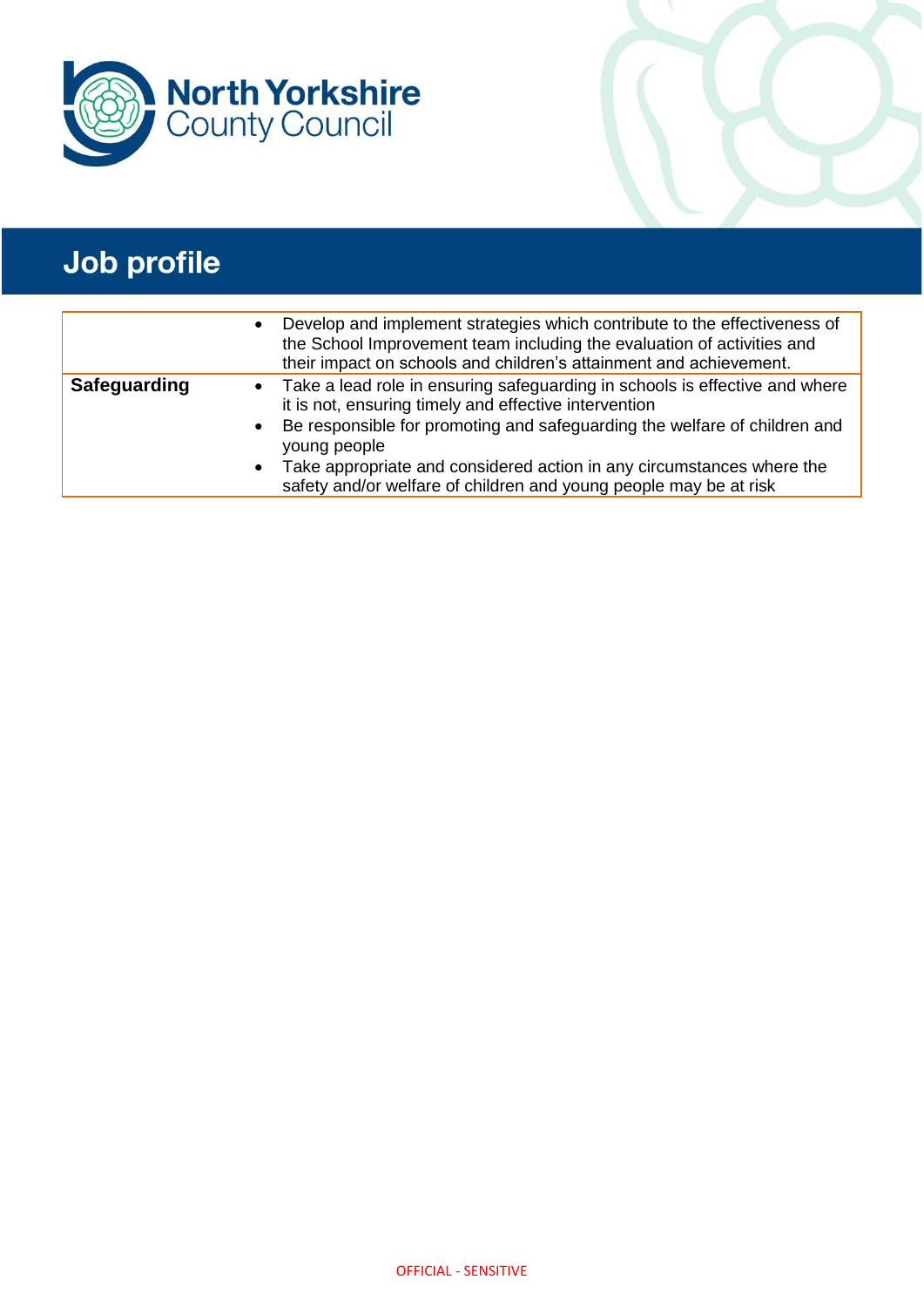

## **Person Specification**

| <b>Essential upon appointment</b>                                                                                                                                                                                                                                                                                                                                                                                                                                                                                                                                                                                                                                                                                                                                                                                                                                                        | <b>Desirable on</b><br>appointment                                                       |
|------------------------------------------------------------------------------------------------------------------------------------------------------------------------------------------------------------------------------------------------------------------------------------------------------------------------------------------------------------------------------------------------------------------------------------------------------------------------------------------------------------------------------------------------------------------------------------------------------------------------------------------------------------------------------------------------------------------------------------------------------------------------------------------------------------------------------------------------------------------------------------------|------------------------------------------------------------------------------------------|
| <b>Knowledge</b>                                                                                                                                                                                                                                                                                                                                                                                                                                                                                                                                                                                                                                                                                                                                                                                                                                                                         | Knowledge of relevant<br>$\bullet$                                                       |
| Knowledge and understanding of national developments in education<br>and school improvement;<br>Up to date knowledge and understanding of legislation and key<br>$\bullet$<br>developments in education<br>Knowledge and understanding of school improvement strategies that<br>$\bullet$<br>produce strong outcomes across alliances and partnerships as well<br>as individual schools<br>Knowledge and understanding of the strategic role of the LA as the<br>$\bullet$<br>middle tier in school improvement<br>Knowledge and understanding of outstanding leadership, and<br>$\bullet$<br>teaching and learning<br>Thorough and up to date knowledge of Ofsted inspection framework<br>$\bullet$<br>Thorough knowledge of Governance framework for maintained<br>$\bullet$<br>schools and academies<br>Knowledge and understanding of inclusion principles and practice<br>$\bullet$ | education legislation<br>Knowledge of latest<br>research documents                       |
| In depth knowledge of safeguarding requirements in education                                                                                                                                                                                                                                                                                                                                                                                                                                                                                                                                                                                                                                                                                                                                                                                                                             |                                                                                          |
| <b>Experience</b>                                                                                                                                                                                                                                                                                                                                                                                                                                                                                                                                                                                                                                                                                                                                                                                                                                                                        | Experience of responding<br>$\bullet$                                                    |
| Outstanding strategic leadership experience in a school or academy<br>or as a LA adviser with strong impact on outcomes<br>Proven track record of making a significant difference to outcomes in<br>$\bullet$<br>a school, cluster and at county-level<br>Proven track record of high quality teaching with impact on outcomes<br>٠<br>Proven track record of successfully working with sector leaders to<br>$\bullet$<br>drive improvement<br>Successful strategic leadership of school improvement initiatives.<br>$\bullet$<br>Successful strategic leadership of complex teams;<br>$\bullet$                                                                                                                                                                                                                                                                                         | to media enquiries.<br>Ofsted inspector<br>experience<br><b>Experience as NLE or NLG</b> |
| <b>Occupational Skills</b>                                                                                                                                                                                                                                                                                                                                                                                                                                                                                                                                                                                                                                                                                                                                                                                                                                                               |                                                                                          |
| Excellent leadership and management skills<br>$\bullet$<br>Inspiring, influencing and negotiating skills<br>$\bullet$<br>Excellent interpersonal skills with the ability to build relationships<br>$\bullet$<br>Excellent planning, organisational and prioritisation skills<br>Excellent communication skills and ability to build strong relationships with<br>leaders across the County and at a high<br><b>Excellent presentation skills</b><br>Managing budgets                                                                                                                                                                                                                                                                                                                                                                                                                     |                                                                                          |
| Professional Qualifications/Training/Registrations required by                                                                                                                                                                                                                                                                                                                                                                                                                                                                                                                                                                                                                                                                                                                                                                                                                           |                                                                                          |
| law, and/or essential for the performance of the role<br>Degree or equivalent qualification<br><b>Qualified teacher status</b><br>Evidence of further qualifications and professional development                                                                                                                                                                                                                                                                                                                                                                                                                                                                                                                                                                                                                                                                                        | • Leadership qualification or<br>training                                                |